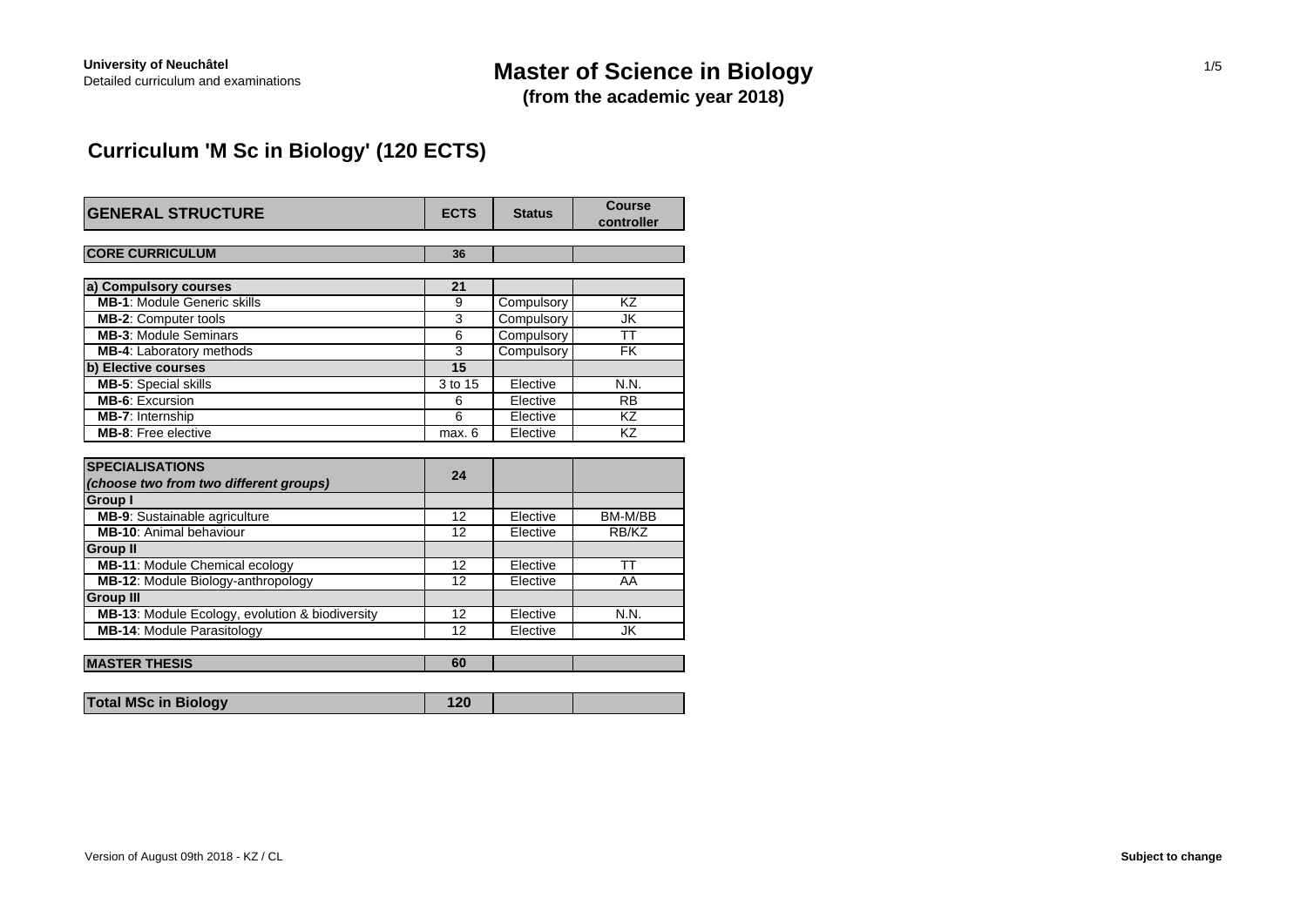### **CORE CURRICULUM (36 ECTS)**

### **a) Compulsory courses (21 ECTS)**

| <b>Modules/courses</b>                                    | <b>Hours of</b><br>courses | <b>Semester</b> | <b>ECTS</b> per<br>module/course | <b>Instructor</b>                                  | <b>Participant / contributor</b>             | <b>Evaluation</b> |
|-----------------------------------------------------------|----------------------------|-----------------|----------------------------------|----------------------------------------------------|----------------------------------------------|-------------------|
|                                                           |                            |                 |                                  |                                                    |                                              |                   |
| <b>MB-1 Module Generic skills</b>                         |                            |                 | 9 ECTS                           |                                                    |                                              |                   |
| Statistics                                                | 30                         |                 |                                  | Dr R. Slobodeanu                                   |                                              | CA (graded)       |
| Scientific writing                                        | 30                         |                 | 3                                | Prof. K. Zuberbühler                               |                                              | CA (graded)       |
| Seminars by externals                                     | 28                         | A and S         | 3                                | Prof. T. Turlings                                  | Dr R. Knetsch                                | CA (pass)         |
| MB-2 Computer tools (choose one)                          |                            |                 | 3 ECTS                           |                                                    |                                              |                   |
| <b>Bioinformatics tools</b>                               | 30                         |                 |                                  | Prof. D. Croll and PD Dr N. Ivanov                 |                                              | CA (graded)       |
| Models and parameter estimation                           | 30                         | A               | 3                                | Prof. J. Koella                                    |                                              | CA (graded)       |
|                                                           |                            |                 |                                  |                                                    |                                              |                   |
| MB-3 Module Seminars (choose two)                         |                            |                 | 6 ECTS                           |                                                    |                                              |                   |
| Ecology and biochemistry                                  | 30                         |                 |                                  | Prof. T. Turlings                                  | Profs F. Kessler, B. Mauch-Mani              | CA (graded)       |
| Ecology and evolution                                     | 30                         |                 |                                  | Prof. K. Zuberbühler and Dr N.<br>Truskanov        | Profs J. Koella, B. Benrey                   | CA (graded)       |
| Ecology and biodiversity                                  | 30                         | ΙA              | IЗ                               | Prof. P. Junier                                    | Profs S. Rasmann, D. Croll et Dr<br>. Koenig | CA (graded)       |
|                                                           |                            |                 | 3 ECTS                           |                                                    |                                              |                   |
| MB-4 Laboratory methods (choose one)                      |                            |                 |                                  |                                                    |                                              |                   |
| Molecular methods                                         | 7 half days A              |                 |                                  | Profs F. Kessler and Dr P. Longoni                 |                                              | CA (graded)       |
| Natural substances analyses                               | 7 half days A              |                 | 3                                | Profs T. Turlings and S. von Reuss Prof. G. Roeder |                                              | CA (graded)       |
| b) Elective courses (15 ECTS)<br><b>ARRIVE CONTRACTOR</b> |                            |                 | $\sqrt{2}$                       |                                                    |                                              |                   |

| <b>MB-5 Special skills</b>                           |                        | 3-15 ECTS |                         |             |
|------------------------------------------------------|------------------------|-----------|-------------------------|-------------|
| Methods in biodiversity and conservation             |                        |           | <b>IProf. C. Praz</b>   | CA (graded) |
| Spatial modelling of natural systems - 1 (in French) | 7 half davs <b>I</b> A |           | Prof. M. Bouzelboudien  | CA (graded) |
| Spatial modelling of natural systems - 2 (in French) | 128                    |           | Prof. M. Bouzelboudien  | CA (graded) |
| Microscopy                                           | 7 half davs <b>I</b> A |           | <b>IProf. M. Dadras</b> | CA (graded) |
| Non-validated courses of MB-2, MB-3 and MB-4         |                        | lmax. 9   |                         | CA (graded) |

| MB-6 Excursion (choose one maximum**) |                |    | Imax. 6 ECTS |                          |           |
|---------------------------------------|----------------|----|--------------|--------------------------|-----------|
| <b>EXC Tropical ecology</b>           | days           |    |              | Prof. B. Benrev          | CA (pass) |
| <b>EXC Marine biology</b>             | ∕ davs'        |    |              | <b>IProf. R. Bsharv</b>  | CA (pass) |
| <b>EXC Mediterranean ecology</b>      | $\prime$ days* | IS |              | MER W. Müller            | CA (pass) |
| <b>EXC Alpine ecology</b>             | / davs*        | 1S |              | <b>IDr R. Beramüller</b> | CA (pass) |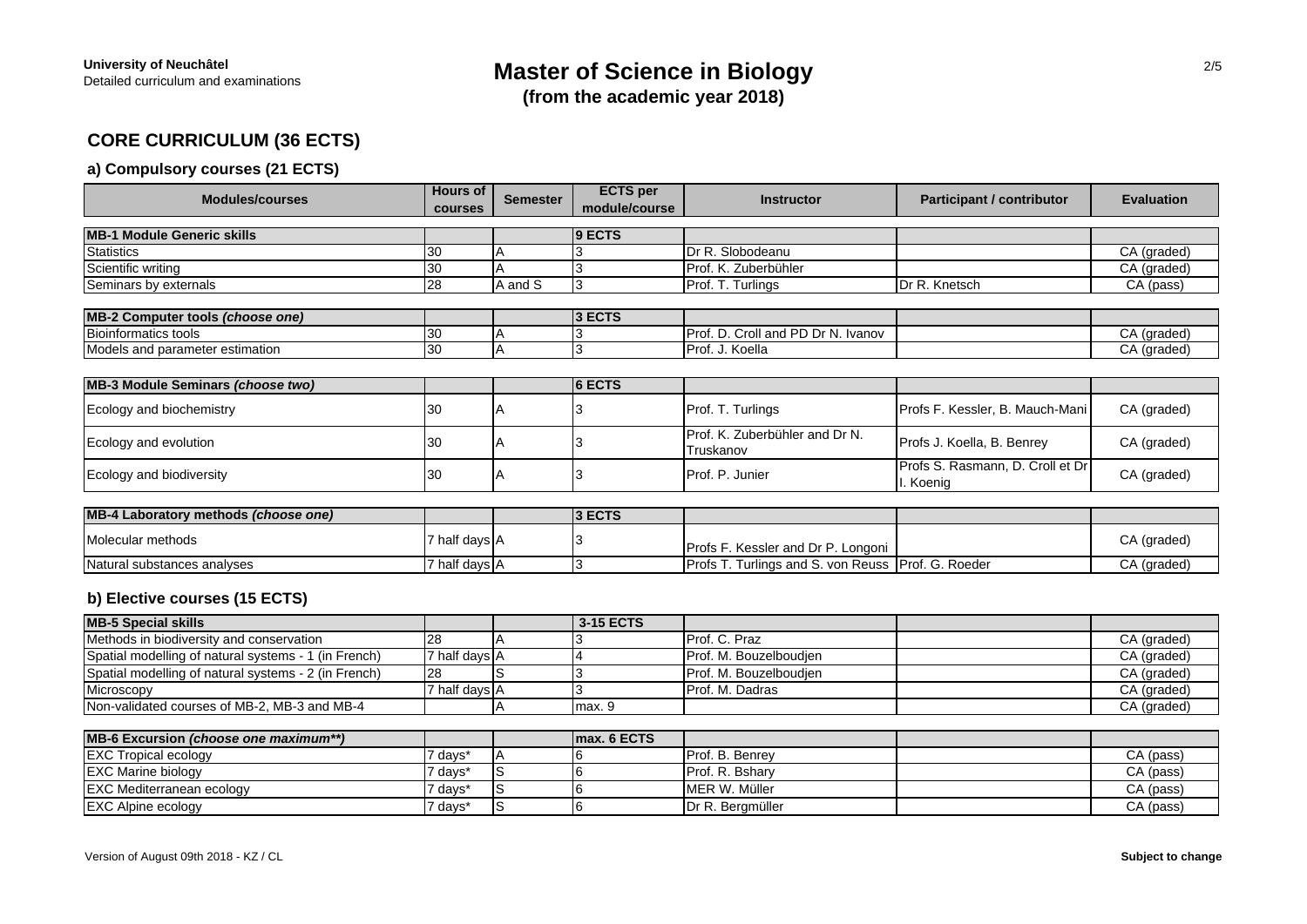# Detailed curriculum and examinations **Master of Science in Biology**

**(from the academic year 2018)**

| <b>Modules/courses</b>                      | <b>Hours of</b><br><b>courses</b> | Semester | <b>ECTS</b> per<br>module/course | <b>Instructor</b>           | <b>Participant / contributor</b> | <b>Evaluation</b> |
|---------------------------------------------|-----------------------------------|----------|----------------------------------|-----------------------------|----------------------------------|-------------------|
|                                             |                                   |          |                                  |                             |                                  |                   |
| <b>MB-7 Internship</b>                      |                                   |          | <b>6 ECTS</b>                    |                             |                                  |                   |
| Approved by course controller               | 160 total                         | IA or S  |                                  | <b>Prof. K. Zuberbühler</b> |                                  | CA (graded)       |
|                                             |                                   |          |                                  |                             |                                  |                   |
| <b>MB-8 Free electives</b>                  |                                   |          | Imax. 6 ECTS                     |                             |                                  |                   |
| Approved by course controller <sup>1)</sup> |                                   | A or S   | 3 or 6                           | Prof. K. Zuberbühler        |                                  |                   |

### **SPECIALISATION (24 ECTS)**

*(choose two from two different groups)*

| Group 1                                           |           | <b>12 ECTS</b> |                                    |                  |
|---------------------------------------------------|-----------|----------------|------------------------------------|------------------|
| <b>MB-9 Sustainable agriculture</b>               |           | <b>12 ECTS</b> |                                    |                  |
| Integrated pest management (course +<br>workshop) | 130       |                | Prof. T. Turlings                  |                  |
| Plant domestication and insect interactions       | 30        |                | Prof. B. Benrey                    | Written, 2 hours |
| Soil and water management                         | <b>30</b> |                | Profs P. Brunner and D. Hunkeler   |                  |
| Plant pathology                                   | 130       |                | Prof. B. Mauch-Mani                |                  |
|                                                   |           |                |                                    |                  |
| <b>MB-10 Animal behaviour</b>                     |           | <b>12 ECTS</b> |                                    |                  |
| Integrative approach to animal behaviour          | 40        |                | Profs R. Bshary and K. Zuberbühler |                  |
| Behavioural ecology                               | 40        |                | Prof. R. Bshary                    | CA (graded)      |
| Comparative cognition                             | <b>40</b> |                | Prof. K. Zuberbühler               |                  |

| <b>Group II</b>                                                                                                                                  |               |  | <b>12 ECTS</b> |                                  |               |                  |  |  |
|--------------------------------------------------------------------------------------------------------------------------------------------------|---------------|--|----------------|----------------------------------|---------------|------------------|--|--|
| <b>MB-11 Module Chemical ecology</b>                                                                                                             |               |  | 12 ECTS        |                                  |               |                  |  |  |
| Basics of chemical ecology + labs                                                                                                                | 7 half days S |  |                | Prof. T. Turlings                |               |                  |  |  |
| Biosynthesis and function of secondary<br>compounds                                                                                              | half days S   |  |                | <b>Profs F. Kessler and N.N.</b> | Dr P. Longoni | Written, 2 hours |  |  |
| Recent advances in chemical ecology                                                                                                              | 7 half days S |  |                | Prof. T. Turlings                |               | CA (graded)      |  |  |
| Molecular genetics of secondary metabolism + labs                                                                                                | 7 half days S |  |                | Prof. N.N.                       | Dr P. Longoni | CA (graded)      |  |  |
| Natural products chemistry + labs                                                                                                                | 7 half days S |  |                | Prof. S. von Reuss               |               | CA (graded)      |  |  |
|                                                                                                                                                  |               |  |                |                                  |               |                  |  |  |
| <b>MB-12 Module Biology-anthropology</b>                                                                                                         |               |  | <b>12 ECTS</b> |                                  |               |                  |  |  |
| Environmental problems interdisciplinary perspective:<br>directed readings $^{2)}$                                                               | 128           |  |                | Profs A. Aebi and E. Hertz       |               | CA (graded)      |  |  |
| Anthropologie thématique: Anthropology of agriculture   28<br>and food                                                                           |               |  |                | Drs C. D. Bentia and J. Forney   |               | CA (graded)      |  |  |
| Anthropologie thématique - Séminaire de socio-<br>anthropologie de l'aide internationale (in French)                                             | 28            |  |                | Prof. M. Fresia                  |               | CA (graded)      |  |  |
| Anthropologie thématique - Une anthropologie<br>politique de la nature : ONG, réseaux et mouvements   28<br>sociaux environnementaux (in French) |               |  |                | Dr C. Dubuis                     |               | CA (graded)      |  |  |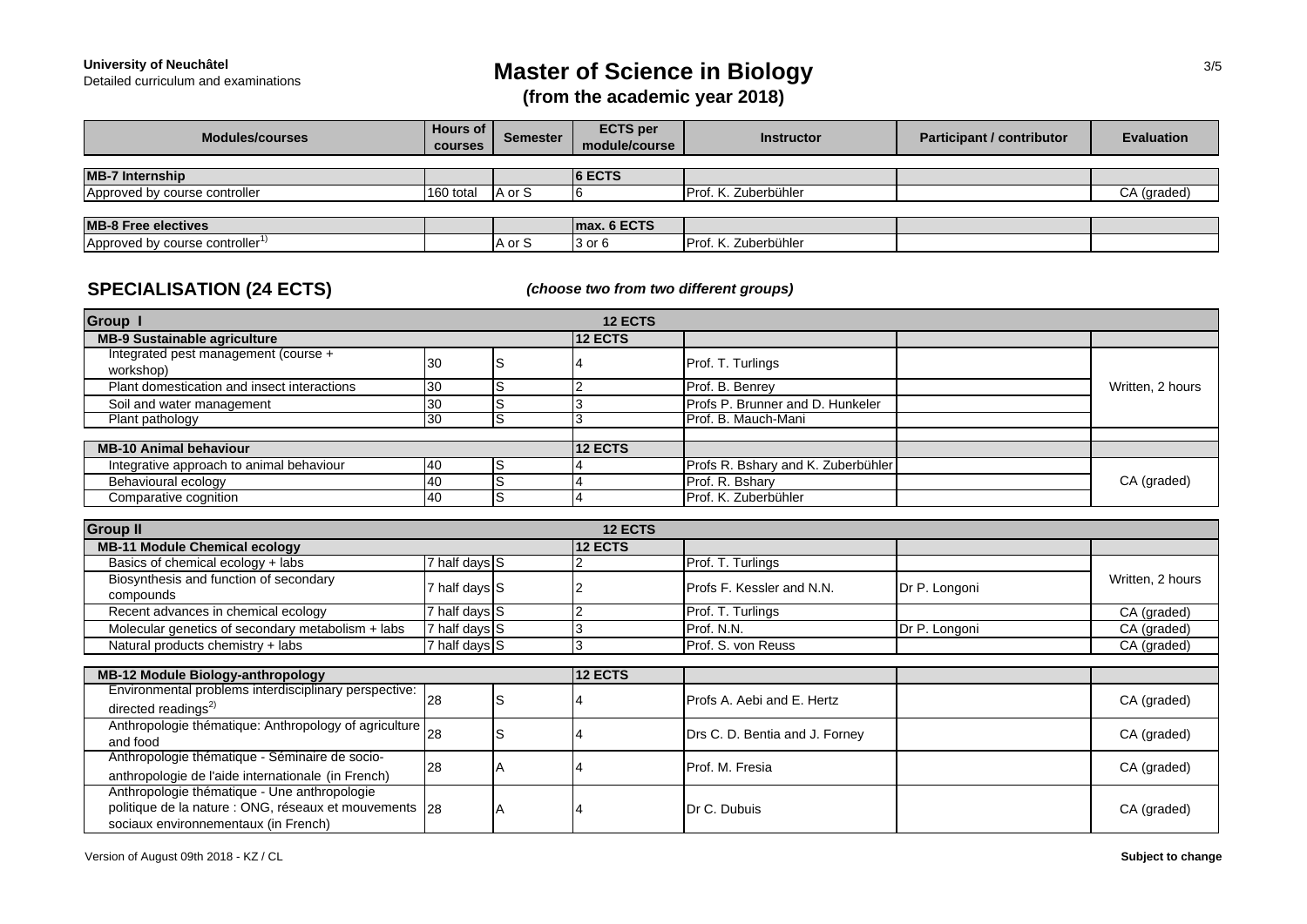# Detailed curriculum and examinations **Master of Science in Biology**

**(from the academic year 2018)**

| <b>Modules/courses</b>                         | <b>Hours of</b><br><b>courses</b> | <b>Semester</b> | <b>ECTS</b> per<br>module/course | <b>Instructor</b>            | <b>Participant / contributor</b> | <b>Evaluation</b> |
|------------------------------------------------|-----------------------------------|-----------------|----------------------------------|------------------------------|----------------------------------|-------------------|
|                                                |                                   |                 |                                  |                              |                                  |                   |
| <b>Group III</b>                               |                                   |                 | <b>12 ECTS</b>                   |                              |                                  |                   |
| MB-13 Module Ecology, evolution & biodiversity |                                   |                 | <b>12 ECTS</b>                   |                              |                                  |                   |
| From genes to ecosystems                       | 130                               |                 |                                  | Prof. S. Rasmann             |                                  | CA (graded)       |
| Microbial ecology                              | <b>30</b>                         |                 |                                  | Prof. P. Junier              |                                  | CA (graded)       |
| Conservation biology and biodiversity          | <b>30</b>                         |                 |                                  | Dr C. Praz                   |                                  | CA (graded)       |
| Evolutionary ecology                           | 30                                |                 |                                  | Prof. D. Croll               |                                  | CA (graded)       |
|                                                |                                   |                 |                                  |                              |                                  |                   |
| <b>MB-14 Module Parasitology</b>               |                                   |                 | <b>12 ECTS</b>                   |                              |                                  |                   |
| Parasitoid-host interactions                   | 30                                | IS              |                                  | Prof. B. Benrey              |                                  | CA (graded)       |
| Evolution of parasites                         | 30                                | ΙS              |                                  | Prof. N.N.                   |                                  | CA (graded)       |
| Topics in parasitology                         | 130                               | ΙS              |                                  | Prof. J. Koella              |                                  | CA (graded)       |
| Experimental parasitology                      | 28                                |                 |                                  | Profs J. Koella and D. Croll |                                  | CA (graded)       |

## **MASTER THESIS (60 ECTS)**

| <b>Modules/courses</b>            | <b>Hours of</b><br><b>courses</b> | <b>Semester</b> | <b>ECTS</b> per<br>module/course | Instructor | <b>Participant / contributor</b> | <b>Evaluation</b> |
|-----------------------------------|-----------------------------------|-----------------|----------------------------------|------------|----------------------------------|-------------------|
|                                   |                                   |                 |                                  |            |                                  |                   |
| MB-16 Master thesis <sup>37</sup> |                                   | A and S         | 60                               |            |                                  | $CA$ (graded)     |

**120 ECTS**

**Total MSc in Biology**